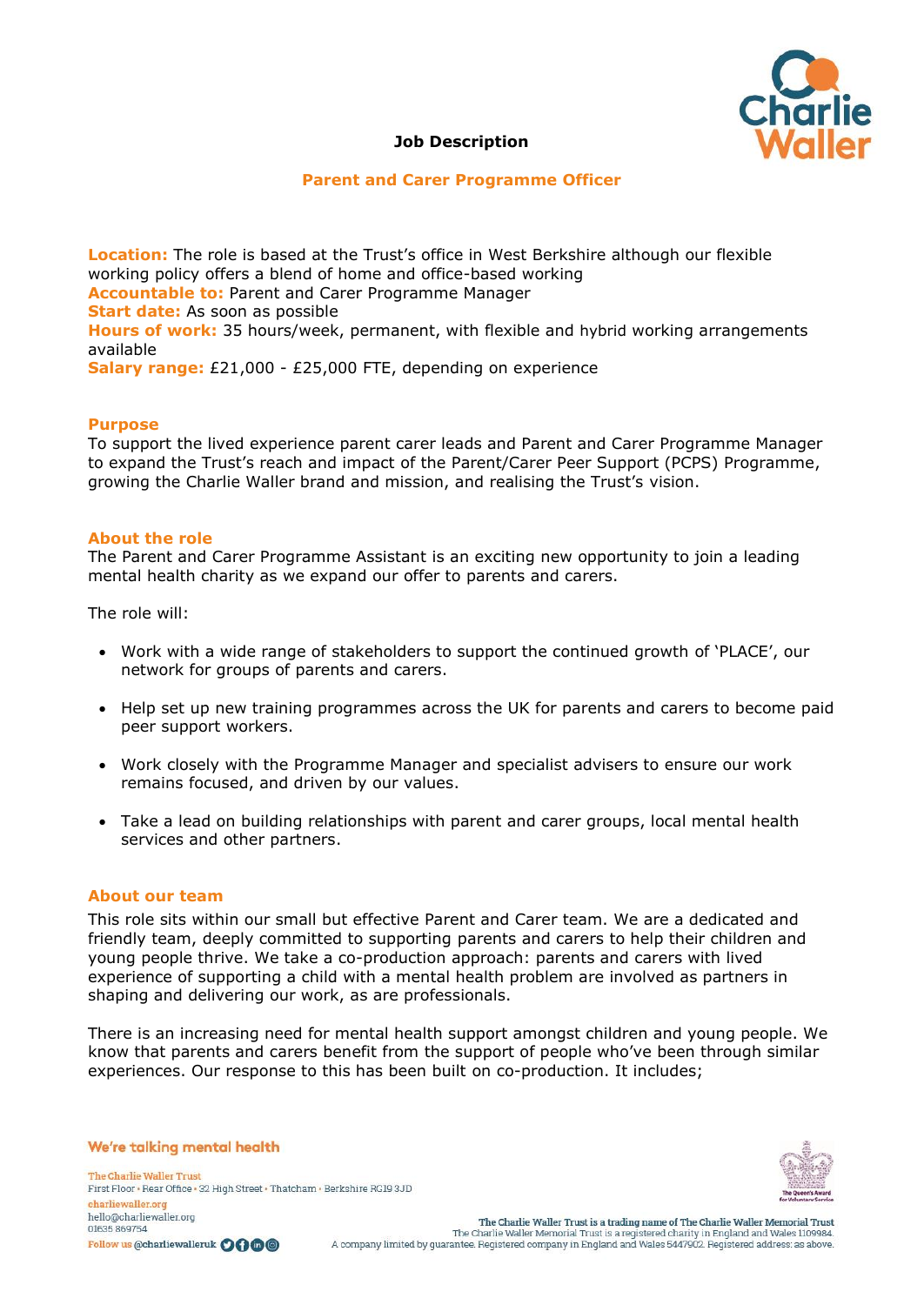

- Creating a national network of parents and carers who are supporting a child with a mental health problem, led by parents and carers.
- Piloting the first dedicated training for parents and carers who wish to become peer support workers.
- Raising the profile of parents and carers of children with emotional or mental health difficulties at local and national levels.

### **About the Charlie Waller Trust**

The Charlie Waller Trust was created by the Waller family in 1997 in response to the loss of their son and brother Charlie who tragically took his own life whilst suffering from depression. We have since become one of the UK's most respected mental health charities.

Our overarching mission is to educate young people and those with responsibility for them parents and carers, teachers, college and university staff, and employers - about their mental health and wellbeing.

At Charlie Waller, our vision is of a world where people understand and talk openly about mental health, where young people and those who support them are equipped to maintain and enhance their mental health and wellbeing and have the confidence to seek help when they need it.

Caring for a child or young person with mental health problems can be devastating and the Trust offers free resources to parents and carers to help them learn how to support children and young people who are struggling.

## **Key responsibilities**

- Where required manage the PCPS aspect of the Trust's website.
- Support the infrastructure of the PLACE network.
- Help to write briefings and materials explaining, promoting and disseminating all aspects of our parent and carer programme to our internal and external audiences.
- Collaborate with colleagues across Charlie Waller Trust (CWT) to identify and develop projects for funding bids and contribute to proposals and presentations where required.
- Monitor progress against targets and provide regular updates.
- Perform administrative functions, including dealing with email and telephone enquiries, drafting letters, minuting meetings and responding to general requests.
- Attend CWT and other events to establish new contacts, develop existing relationships, and raise CWT's profile with potential supporters.
- Ensure that systems and processes are effective, and that the database is being updated and used as the central source of information.
- Liaise with a wide variety of people and organisations, including supporters of the Trust, trainers, funders, other statutory and voluntary organisations who work in the mental health field, and members of the public.
- Always ensure compliance to data protection, safeguarding, confidentiality and relevant organisational policies and procedures.
- Other duties as may be reasonably prescribed by the Trust, appropriate to the grade and responsibilities of the post.
- Attend regular team meetings with colleagues.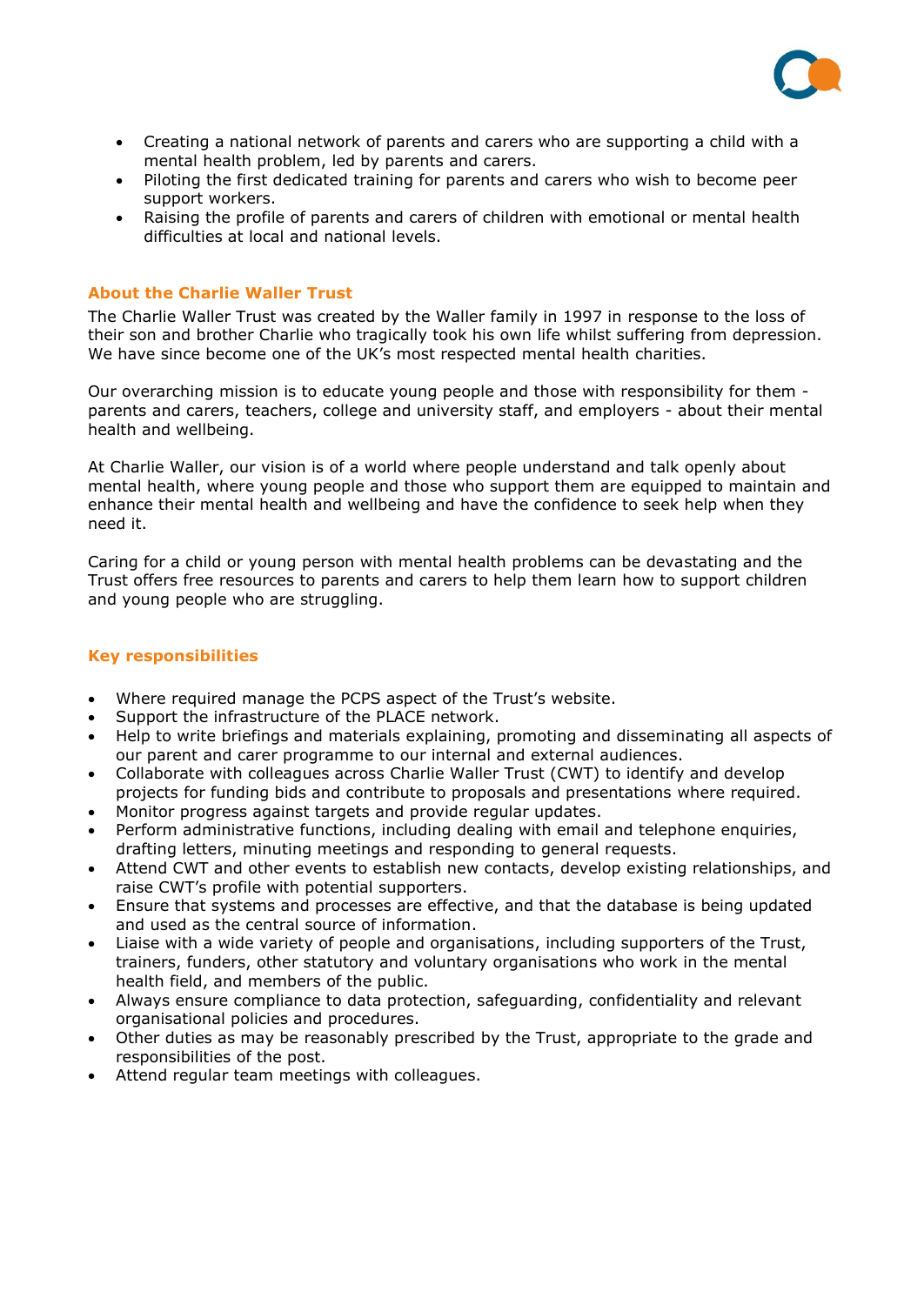

• Personal learning development and keeping up to date on research, relevant legislation, policy and practice, and other literature relevant to the role.

### **Person specification**

The successful candidate will likely have the following competencies and experience but not necessarily all. If you feel that you are a strong candidate, please do still apply.

#### **Experience**

- Experience in drafting communications, minutes, briefings and submissions
- Experience of setting up and/or maintaining systems for managing information
- Experience of working to targets
- Experience of setting plans and objectives
- Knowledge of children and young people's mental health systems in the UK
- Project management skills and experience; if no formal project management training is in place training will be given as CPD
- Knowledge of GDPR requirements

#### **Skills**

- Highly organised and able to prioritise, plan effectively and work to deadlines
- Excellent interpersonal skills to enable building of effective relationships, both internally and externally
- Excellent written and oral communication skills, with the ability to communicate ideas well in writing and verbally
- Comfortable working with data and databases to effectively monitor, evaluate and measure impact
- Abilities and willingness to learn to use relevant software and applications (such as Teams, SharePoint, OneDrive, Umbraco, Dynamics365, Microsoft Office)

## **Personal Attributes**

### **Essential**

- Empathy and ability to understand the challenges facing parents and carers
- Interest in and awareness of mental health issues and a commitment to working to meet the charity's objectives
- Capable of working as part of a team and autonomously
- Enthusiastic and flexible with a strong willingness to learn

### **Benefits**

We want people to thrive at the Trust; we believe you do your best work when you feel your best. That being the case, our team comes first, and we are proud of our culture: we offer a supportive, flexible and enjoyable place to work.

As part of our employed team, the following benefits are available to you:

- We'll help you plan for the future with our workplace pension scheme to support you with saving for your retirement, into which we pay 3%.
- **EXECT** Generous annual leave allowance 22 days plus public holidays and the period between Christmas and New Year (and 2 extra days after two years' service +1 day per additional year, up to a maximum of 5).
- Flexible working offering a blend of home and office-based working.
- Access to talking therapies.